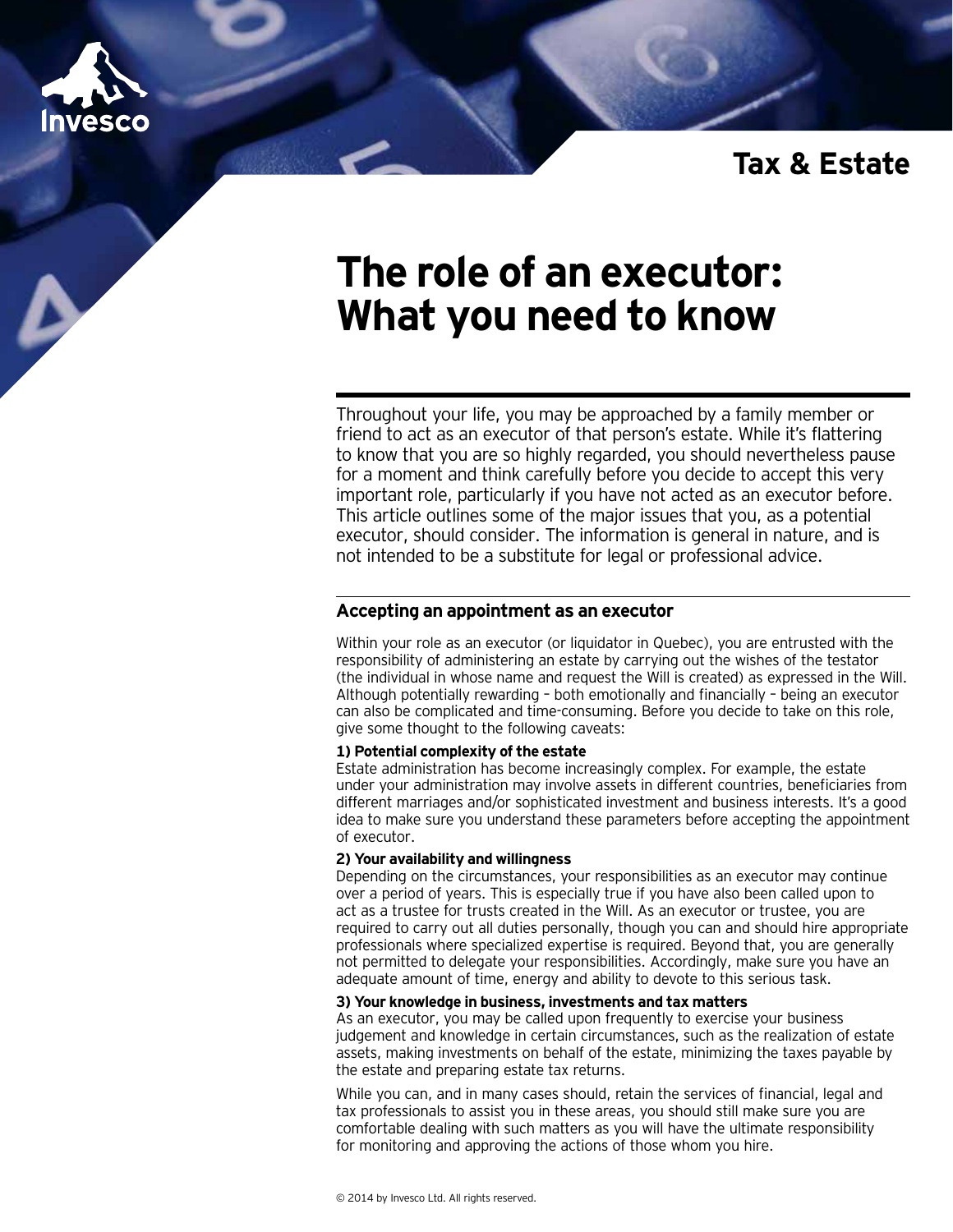#### **4) Your ability to deal with beneficiaries**

Perhaps the most difficult task for an executor is dealing with the family and other interpersonal politics that can arise in the course of estate administration. Executors are often called upon to make decisions that have financial, monetary and tax consequences for beneficiaries and for the estate. Many decisions may require that you strike a delicate balance among the various beneficiaries and their competing interests. So, be prepared to act in an impartial and objective manner to best balance the needs of all beneficiaries and mitigate the potential for conflict and hostility.

# **Responsibilities of an executor**

The responsibilities of an executor are summarized in the flow chart below.

|                                           | Step 1                          |                                                             |
|-------------------------------------------|---------------------------------|-------------------------------------------------------------|
|                                           | Locate and review Will          |                                                             |
|                                           |                                 |                                                             |
|                                           | Step 2                          |                                                             |
|                                           | Make funeral arrangements       |                                                             |
|                                           |                                 |                                                             |
| Step 3                                    | Step 4                          | Step 5                                                      |
| Solicit professional counsel              | Notify beneficiaries of bequest | Secure estate assets                                        |
|                                           |                                 |                                                             |
| Step 6                                    | Step 7                          | Step 8                                                      |
| Open estate account                       | Submit Will for probate         | Advertise for estate creditors                              |
|                                           |                                 |                                                             |
| Step 9                                    | Step 10                         | Step 11                                                     |
| Convert residual estate<br>assets to cash | Pay financial obligations       | Complete final tax returns/<br>obtain clearance certificate |
|                                           |                                 |                                                             |
| Step 12                                   | Step 13                         | Step 14                                                     |
| Distribute inheritance                    | Make trust arrangements         | Prepare estate accounts                                     |
|                                           |                                 |                                                             |
|                                           | Step 15                         |                                                             |
|                                           | Close estate accounts           |                                                             |

For a more detailed list of executor duties, responsibilities and obligations, please refer to our *Tax & Estate InfoPage* titled *Executor checklist*.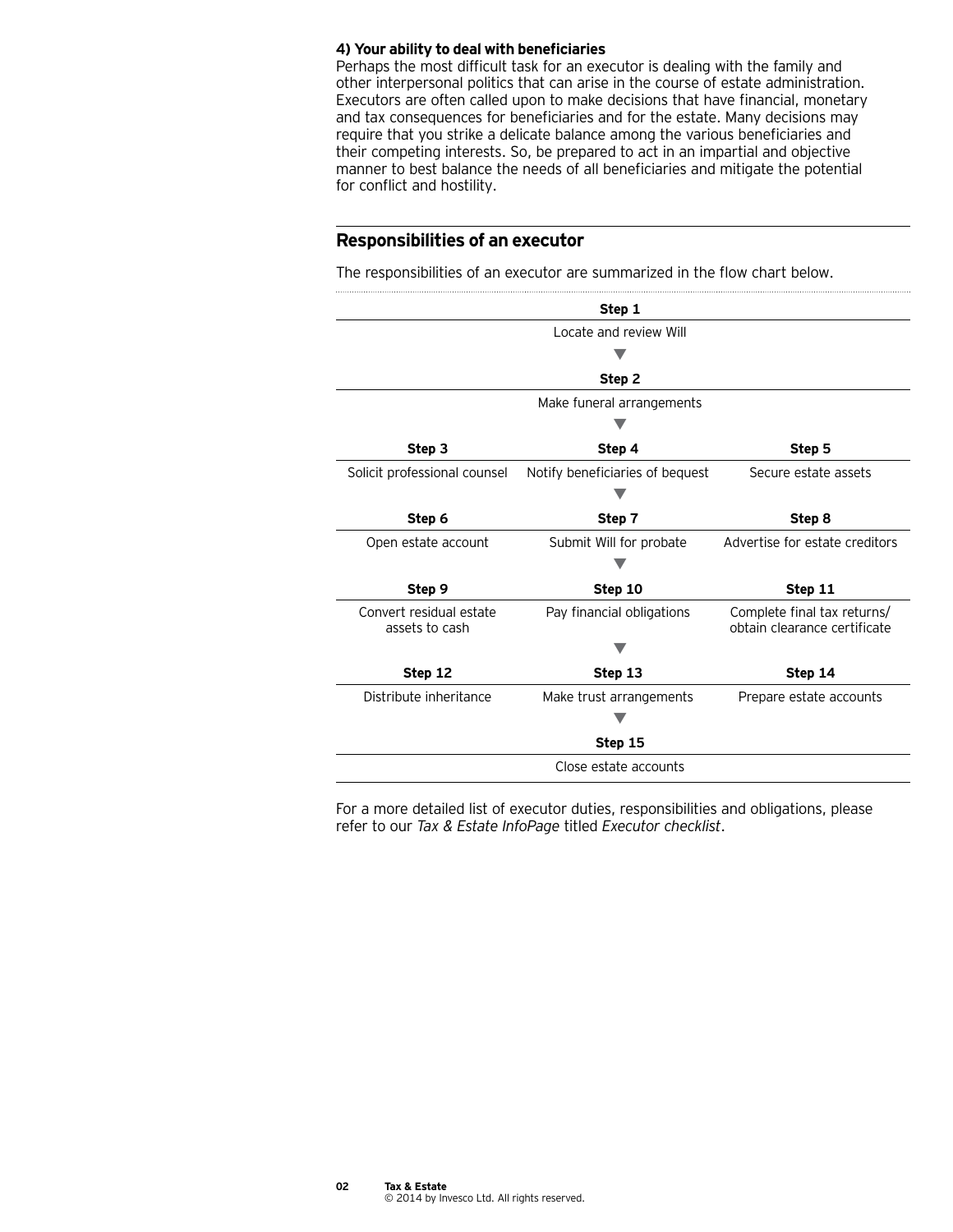# **Duties of an executor**

An executor is expected to perform duties in the same way that a prudent person would in managing his or her own affairs. In fact, you will be held to the highest degree of responsibility – *fiduciary duty* – requiring you to act in the best interests of the beneficiaries. One way to think about it is that if you act honestly, judiciously and to the best of your ability, you will generally not be held accountable for any losses incurred by the estate.

So, in general, try to make sure that you:

- Avoid conflicts of interest by refraining from transactions involving estate assets that result in a profit to you personally
- Exercise all discretion granted to you in a reasonable manner
- $\blacksquare$  Invest trust assets in a prudent and cautious manner
- Act impartially and objectively with all beneficiaries

#### **Preparing for the role of an executor**

To be an effective executor, brush up on your knowledge of tax rules as they pertain to deceased taxpayers and improve your understanding of the fiduciary obligations of executors to beneficiaries.

You should then sit down with the person who appointed you as his or her executor and go through the Will to gain better insight of that person's wishes. You may want to inquire about their burial and funeral preferences if not specifically outlined in the Will. Also, suggest that the testator prepare an inventory of their assets and liabilities. This list will be very helpful in identifying the location of the items when the time comes. A handy way for storing this information is with Invesco's *Your estate record keeper*, which can be ordered from your financial advisor.

It may also be a good idea to meet with the person's professional estate management team, including their lawyer, accountant and financial advisor. With these professionals, you can discuss their roles in helping you settle the estate.

#### **Professional assistance**

It is strongly suggested that you seek the assistance of a lawyer and/or accountant to help you carry out your duties as an executor, particularly if you feel overwhelmed or if you don't have the time or skill to conduct all the administrative tasks. If a third party assumes some of your functions, your compensation as an executor may be reduced as a result. Keep in mind that executors are generally not permitted to delegate their duties, so if you do decide to distribute some of your functions, consult a lawyer to make sure that the duties you are sharing are permitted by the Will or by law.

#### **Renouncing executorship**

You can renounce your position at any time provided you have not started to act on behalf of the estate. Once you become involved in estate affairs, you may require the legal consent of all the beneficiaries or possibly a court order before ceasing to act. Bear in mind that, if you do not follow appropriate procedures, you risk personal liability arising from any delays or improper estate administration.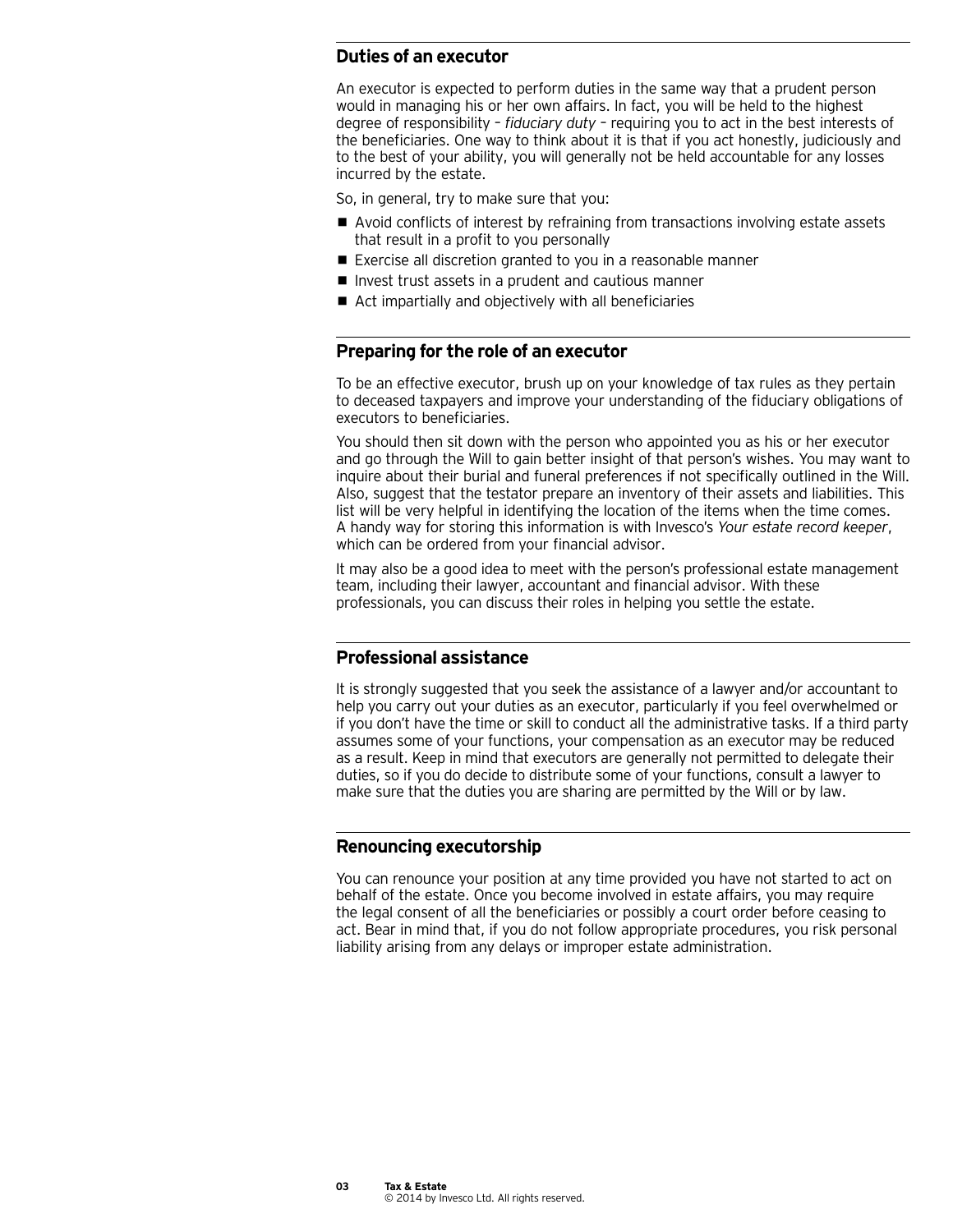# **Grant of probate**

Probate is a term that refers to the process whereby a court verifies your authority as an executor. This authority is stipulated within the Will, which the probate process simply confirms. Whether or not probating the Will is required varies by the nature of the case. For example, probate may be required as a result of statutory requirements (i.e., real estate) or by request from a third party (i.e., financial institution) that seeks assurance that they are dealing with the rightful executor. If the estate you are administering is relatively small and uncomplicated, probate may not be necessary.

One benefit of probating a Will is that it can protect the executor against personal liability. If you as the executor choose not to probate a Will, and that Will is subsequently determined to be invalid, the newly appointed executor may look to you personally to reimburse the estate for losses incurred or gains forfeited by the estate during the period it was under your administration.

Also, the law in most provinces enables any dependant of the deceased who feels inadequately provided for by the Will's instructions to apply to the court for support from the deceased's estate. This request must be filed within a certain time frame, usually from the date probate is granted, and not the date of death. Thus, distribution of estate assets before this period has passed is not recommended. Probating the Will can prevent this uncertainty from occurring.

## **Allotted time frames for estate settlement**

It's recommended that executors work swiftly in settling the estate. Generally, an estate can be settled between 12 and 18 months from the date of the testator's death. This is known as the executor's year. If it takes longer to settle the estate, without reasonable explanation, executor compensation can be reduced and other penalties imposed.

# **Authorized investments by a trustee**

There are some circumstances, particularly if you are also named trustee of ongoing trusts created in the Will, in which you may be required to invest trust assets. Unless the Will specifically sets out what you can invest in, you are generally not restricted if you comply with the prudent investor/person standard as set out in the legislation of your province. It is recommended that you consult a lawyer in your province to discuss your obligations in this case.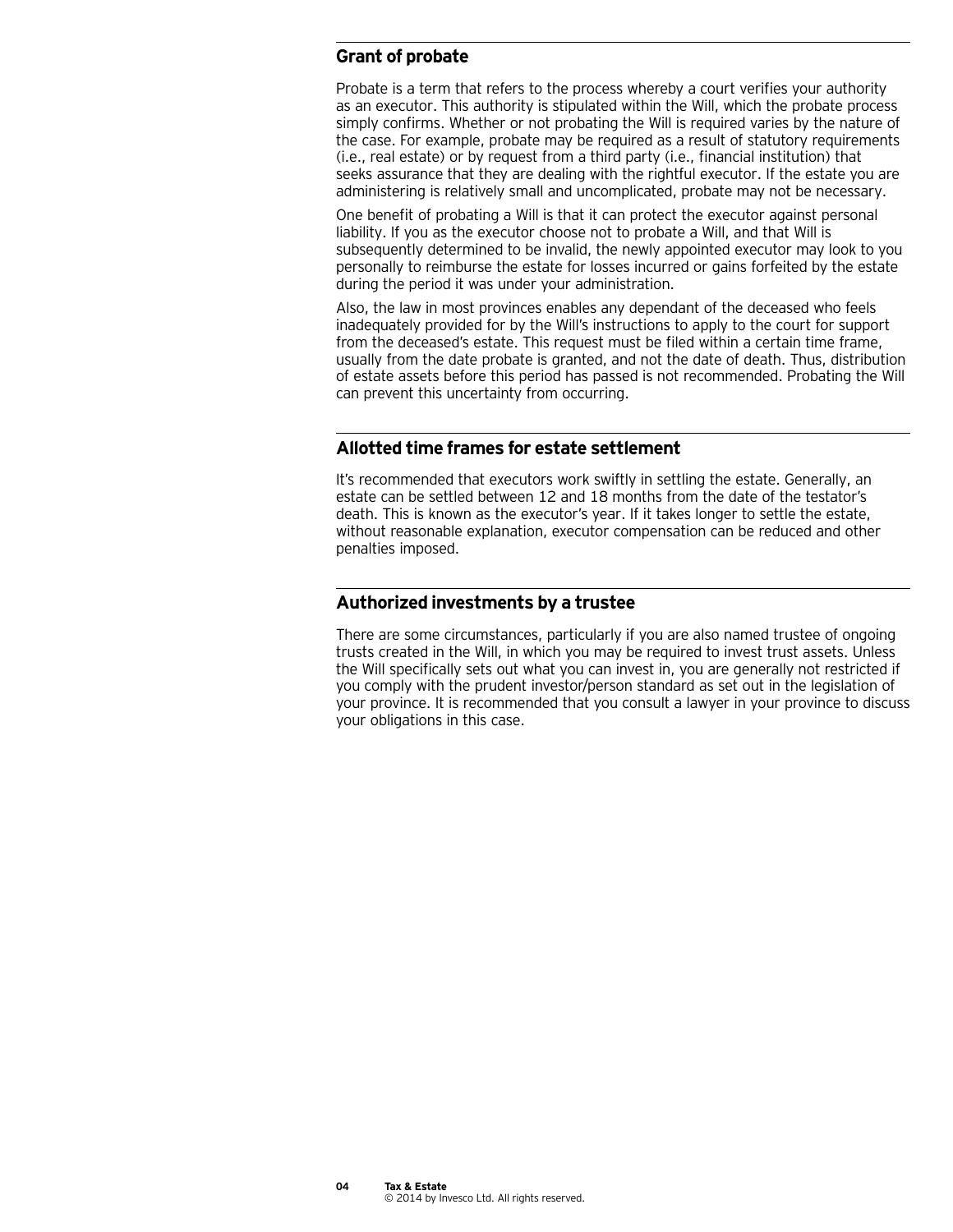#### **Executor compensation**

As an executor, you are entitled to some compensation for your efforts. In terms of the nature and amount of your compensation, you may want to discuss this in advance with the person who appointed you and incorporate any agreements into the Will. You should also note that any bequest (asset passed on through inheritance) made to you in the Will may also be presumed to be your compensation (or a part thereof). Any compensation beyond the basic bequest should be indicated in the Will.

If compensation was not discussed in advance, then the amount of compensation you may be entitled to is based on the following factors:

- 1. Size of the estate
- 2. Care and responsibility involved
- 3. Time required in performing the duties
- 4. Skill and ability shown
- 5. Success of the work performed

## **Closing thoughts**

Although an executorship is a serious and potentially time-consuming role, it can also be a gratifying one. The more preparation and honest consideration you give to the role of executor, the more effective you will be in fulfilling the accompanying duties and responsibilities, and achieving the testator's final wishes.